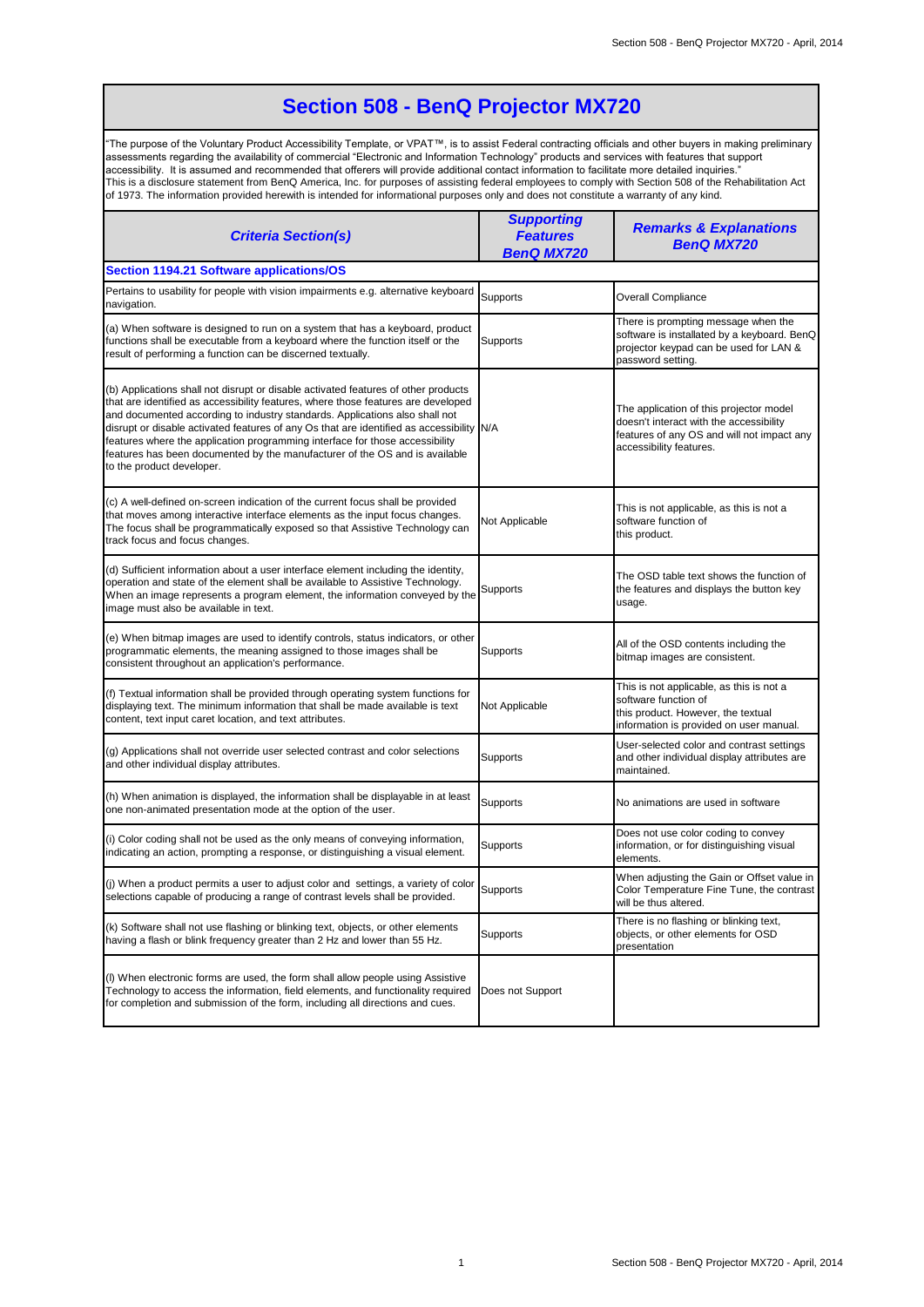| <b>Criteria Section(s)</b>                                                                                                                                                                                                                                                                                                                                                                                                                                                                                                                                                                                                                                                                                                                                                                                                                                                                                             | <b>Supporting</b><br><b>Features</b><br><b>BenQ MX720</b> | <b>Remarks &amp; Explanations</b><br><b>BenQ MX720</b>                                                                                                 |
|------------------------------------------------------------------------------------------------------------------------------------------------------------------------------------------------------------------------------------------------------------------------------------------------------------------------------------------------------------------------------------------------------------------------------------------------------------------------------------------------------------------------------------------------------------------------------------------------------------------------------------------------------------------------------------------------------------------------------------------------------------------------------------------------------------------------------------------------------------------------------------------------------------------------|-----------------------------------------------------------|--------------------------------------------------------------------------------------------------------------------------------------------------------|
| <b>Section 1194.24 Video and Multi-media Products</b>                                                                                                                                                                                                                                                                                                                                                                                                                                                                                                                                                                                                                                                                                                                                                                                                                                                                  |                                                           |                                                                                                                                                        |
| Multimedia products include, but are not limited to, video programs, narrated<br>slide production, and computer generated presentations. Provisions address<br>caption decoder circuitry (for any system with a screen larger than 13 inches)<br>and secondary audio channels for television tuners, including tuner cards for<br>use in computers. The standards also require captioning and audio description<br>for certain training and informational multimedia productions developed or<br>procured by Federal agencies.                                                                                                                                                                                                                                                                                                                                                                                         | Supports                                                  | <b>Overall Compliance</b>                                                                                                                              |
| a) All analog television displays 13 inches and larger, and computer equipment<br>that includes analog television receiver or display circuitry, shall be equipped<br>with caption decoder circuitry which appropriately receives, decodes, and<br>displays closed captions from broadcast, cable, videotape, and DVD signals. As<br>soon as practicable, but not later than July 1, 2002, widescreen digital television<br>(DTV) displays measuring at least 7.8 inches vertically, DTV sets with<br>conventional displays measuring at least 13 inches vertically, and stand-alone<br>DTV tuners, whether or not they are marketed with display screens, and<br>computer equipment that includes DTV receiver or display circuitry, shall be<br>equipped with caption decoder circuitry which appropriately receives, decodes,<br>and displays closed captions from broadcast, cable, videotape, and DVD<br>signals. | Supports                                                  | BenQ Projector can support Closed<br>Caption function.                                                                                                 |
| (b) Television tuners, including tuner cards for use in computers, shall be<br>equipped with secondary audio program playback circuitry.                                                                                                                                                                                                                                                                                                                                                                                                                                                                                                                                                                                                                                                                                                                                                                               | Not Applicable                                            | No Tuner included in BenQ Projectors                                                                                                                   |
| (c) All training and informational video and multimedia productions which<br>support the agency's mission, regardless of format, that contain speech or other<br>audio information necessary for the comprehension of the content, shall be<br>open or closed captioned.                                                                                                                                                                                                                                                                                                                                                                                                                                                                                                                                                                                                                                               | Supports with Exceptions                                  | Closed Caption is only available on a<br>limited number of video standards.                                                                            |
| (d) All training and informational video and multimedia productions which<br>support the agency's mission, regardless of format, that contain visual<br>information necessary for the comprehension of the content, shall be audio<br>described.                                                                                                                                                                                                                                                                                                                                                                                                                                                                                                                                                                                                                                                                       | Supports where applicable                                 | Projectors allow audio support of video<br>presentations.                                                                                              |
| (e) Display or presentation of alternate text presentation or audio descriptions<br>shall be user-selectable unless permanent.                                                                                                                                                                                                                                                                                                                                                                                                                                                                                                                                                                                                                                                                                                                                                                                         | Supports with Exceptions                                  | While the content is provided by a source,<br>BenQ Projectors require the source to<br>provide the appropriate content.                                |
| <b>Criteria Section(s)</b>                                                                                                                                                                                                                                                                                                                                                                                                                                                                                                                                                                                                                                                                                                                                                                                                                                                                                             | <b>Supporting</b><br><b>Features</b><br><b>BenQ MX720</b> | <b>Remarks &amp; Explanations</b><br><b>BenQ MX720</b>                                                                                                 |
| <b>Section 1194.31 Functional Performance Criteria</b>                                                                                                                                                                                                                                                                                                                                                                                                                                                                                                                                                                                                                                                                                                                                                                                                                                                                 |                                                           |                                                                                                                                                        |
| Overall product evaluation to ensure that the individual components work<br>together to create an accessible product.                                                                                                                                                                                                                                                                                                                                                                                                                                                                                                                                                                                                                                                                                                                                                                                                  | Supports                                                  | Overall Compliance                                                                                                                                     |
| (a) At least one mode of operation and information retrieval that does not<br>require user vision shall be provided, or support for Assistive Technology used<br>by people who are blind or visually impaired shall be provided.                                                                                                                                                                                                                                                                                                                                                                                                                                                                                                                                                                                                                                                                                       | Supports with Exceptions                                  | This projector model supports the ring tone<br>for power on/off status which can meet the<br>requirement, and it doesn't require user<br>vision.       |
| (b) At least one mode of operation and information retrieval that does not<br>require visual acuity greater than 20/70 shall be provided in audio and enlarged<br>print output working together or independently, or support for Assistive<br>Technology used by people who are visually impaired shall be provided.                                                                                                                                                                                                                                                                                                                                                                                                                                                                                                                                                                                                   | Supports                                                  | You can zoom and magnify the image to<br>adjust the size of all information on the<br>screen.<br>You can also use the audio amplification<br>function. |
| (c) At least one mode of operation and information retrieval that does not<br>require user hearing shall be provided, or support for Assistive Technology used Supports<br>by people who are deaf or hard of hearing shall be provided.                                                                                                                                                                                                                                                                                                                                                                                                                                                                                                                                                                                                                                                                                |                                                           | No user hearing is required during the<br>operation.                                                                                                   |
| (d) Where audio information is important for the use of a product, at least one<br>mode of operation and information retrieval shall be provided in an enhanced<br>auditory fashion, or support for assistive hearing devices shall be provided.                                                                                                                                                                                                                                                                                                                                                                                                                                                                                                                                                                                                                                                                       | Supports                                                  | The volume control of projector is<br>provided.                                                                                                        |
| (e) At least one mode of operation and information retrieval that does not<br>require user speech shall be provided, or support for Assistive Technology used Supports<br>by people with disabilities shall be provided.                                                                                                                                                                                                                                                                                                                                                                                                                                                                                                                                                                                                                                                                                               |                                                           | The operation of this projector can be done<br>by a remote controller or keypad. No<br>speech is required.                                             |
| (f) At least one mode of operation and information retrieval that does not require<br>fine motor control or simultaneous actions and that is operable with limited<br>reach and strength shall be provided.                                                                                                                                                                                                                                                                                                                                                                                                                                                                                                                                                                                                                                                                                                            | Supports                                                  | The operation of this projector can be done<br>by a remote controller or keypad.                                                                       |